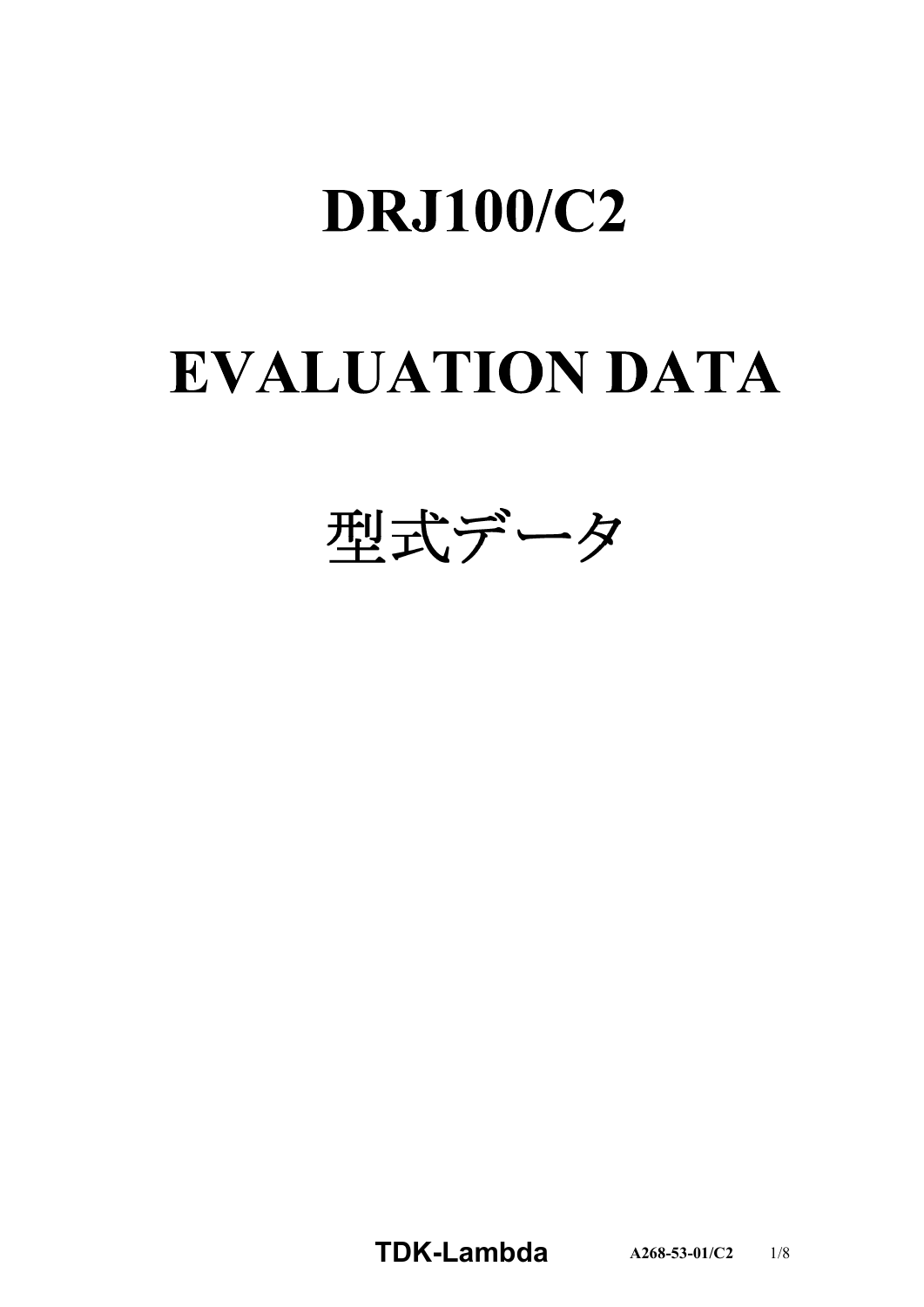PAGE

#### **INDEX**

| 1. |     | 測定方法 Evaluation Method                                |               |
|----|-----|-------------------------------------------------------|---------------|
|    | 1.1 |                                                       | $\mathcal{R}$ |
|    |     | 測定回路1 Circuit 1 used for determination                |               |
|    |     | 静特性 Steady state data                                 |               |
|    |     | 出力保持時間特性 Hold up time characteristics                 |               |
|    |     | 過電流保護特性 Over current protection (OCP) characteristics |               |
|    |     | 入力電圧瞬停特性 Response to brown out characteristics        |               |
|    |     | 測定回路2 Circuit 2 used for determination                |               |
|    |     | リップルノイズ電圧 Ripple noise voltage                        |               |
|    |     |                                                       |               |
|    | 1.2 | 使用測定機器 List of equipment used ……………………………………………………    | 4             |
|    | 1.3 | 評価負荷条件 Load conditions ……………………………………………………           |               |

#### **2. Characteristics**

| 2.1 | 静特性 Steady state data                                                                                 |  |
|-----|-------------------------------------------------------------------------------------------------------|--|
|     | (1) 入力·負荷·温度変動/出力起動·遮断電圧                                                                              |  |
|     | Regulation - line and load, Temperature drift / Start up voltage and Drop out voltage $\cdot \cdot$ 5 |  |
|     | (2) リップルノイズ電圧対入力電圧 Ripple noise voltage vs. Input voltage …………… 5                                     |  |
|     | (3) 効率·力率対出力電流 Efficiency and Power factor vs. Output current …………… 6                                 |  |
|     | (4) 入力電力対出力電流 Input power vs. Output current ………………………………… 6                                          |  |
|     | (5) 入力電流対出力電流 Input current vs. Output current …………………………………………………………………………………………                     |  |
| 2.2 |                                                                                                       |  |
| 2.3 | 過電流保護特性 Over current protection (OCP) characteristics ……………………… 8                                     |  |
| 2.4 | 入力電圧瞬停特性 Response to brown out characteristics ………………………………… 8                                        |  |
|     |                                                                                                       |  |

※他項目の測定方法、特性データは標準品を参照ください。

Other evaluation method and characteristics refer to EVALUATION DATA standard model DRJ100.

使用記号 Terminology used

|      | 定義 Definition |                     |
|------|---------------|---------------------|
| Vin  | …… 入力電圧       | Input voltage       |
| Vout | …… 出力電圧       | Output voltage      |
| Iin  | …… 入力電流       | Input current       |
| Iout | ・・・・・・出力電流    | Output current      |
| Ta   | …… 周囲温度       | Ambient temperature |
| f    | …… 周波数        | Frequency           |

※ 試験結果は、当社測定条件における結果であり、参考値としてお考え願います。 Test results are reference data based on our measurement condition.

# **TDKLambda** 2/8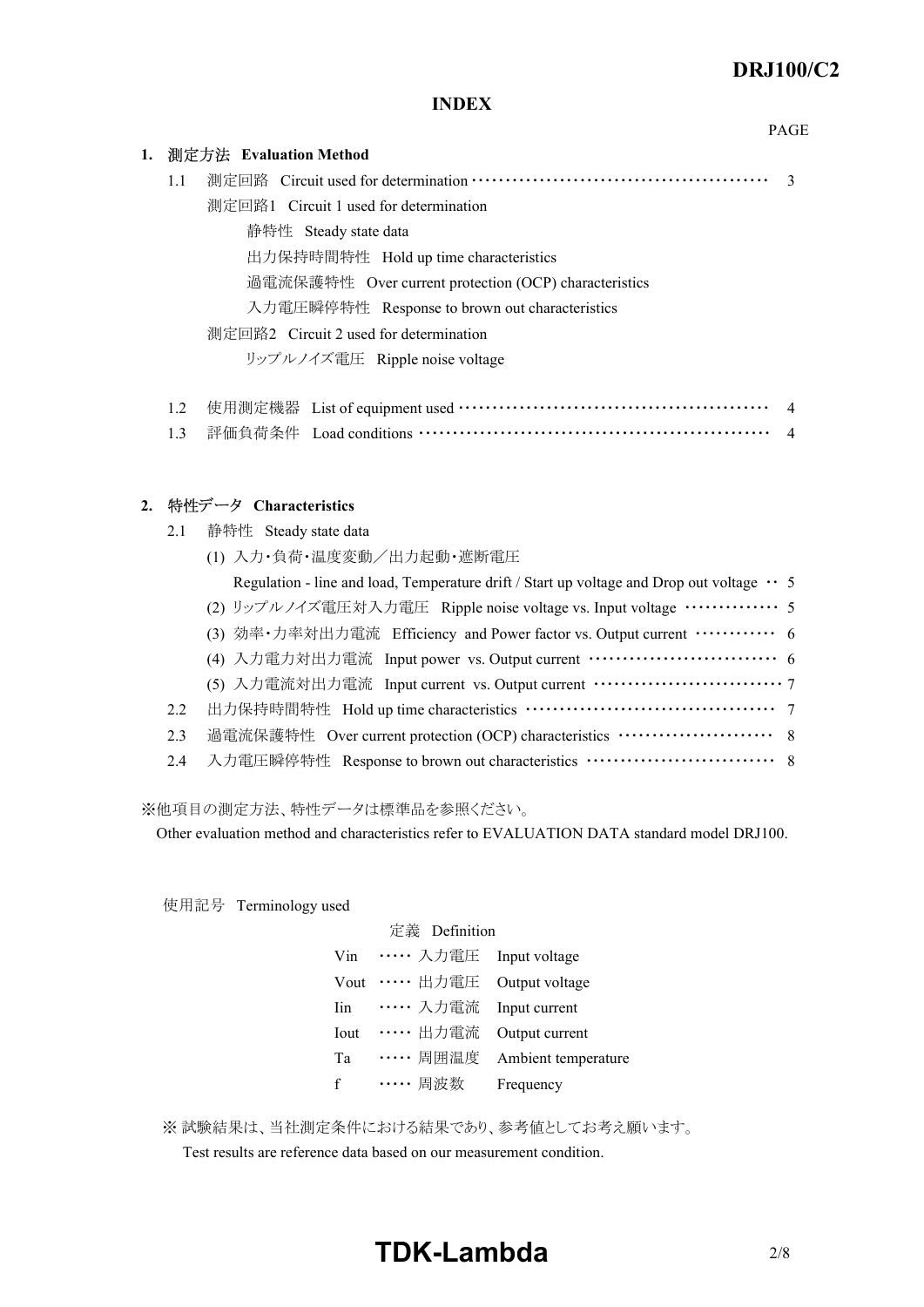#### **1. Evaluation Method**

1.1 測定回路 Circuit used for determination

測定回路1 Circuit 1 used for determination

- 静特性 Steady state data
- 出力保持時間特性 Hold up time characteristics
- 過電流保護特性 Over current protection (OCP) characteristics
- 入力電圧瞬停特性 Response to brown out characteristics





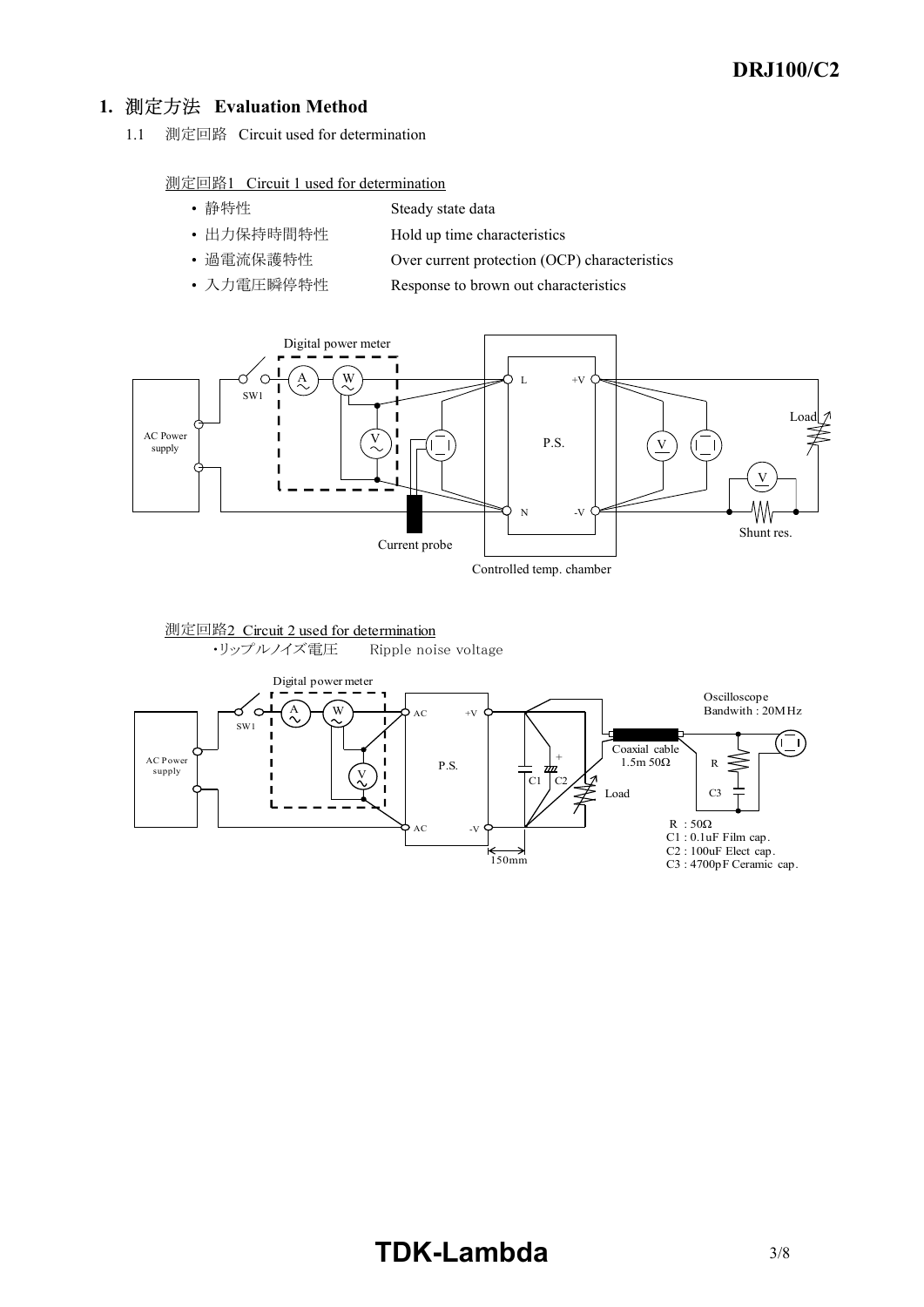1.2 使用測定機器 List of equipment used

|                | <b>EQUIPMENT USED</b>        | <b>MANUFACTURER</b> | MODEL NO.          |
|----------------|------------------------------|---------------------|--------------------|
|                | DIGITAL STORAGE OSCILLOSCOPE | YOKOGAWA ELECT.     | DLM2054 / DL1740EL |
| 2              | DIGITAL MULTIMETER           | <b>AGILENT</b>      | 34970A             |
| 3              | DIGITAL POWER METER          | YOKOGAWA ELECT.     | WT210              |
| $\overline{4}$ | <b>CURRENT PROBE</b>         | YOKOGAWA ELECT.     | 701928             |
| 5              | DYNAMIC DUMMY LOAD           | <b>TAKASAGO</b>     | FK-200L / FK-400L  |
| 6              | DYNAMIC DUMMY LOAD           | <b>KIKUSUI</b>      | <b>PLZ150U</b>     |
| 7              | <b>CVCF</b>                  | <b>TAKASAGO</b>     | AA2000XG           |
| 8              | <b>CVCF</b>                  | <b>KIKUSUI</b>      | <b>PCR4000L</b>    |
| 9              | CONTROLLED TEMP. CHAMBER     | <b>ESPEC</b>        | PL-1KP / SH-240    |

#### 1.3 評価負荷条件 Load conditions

\*入力電圧が100VAC未満の場合、下記のとおり出力ディレーティングが必要です。

Output derating is required for DC input voltage less than 100VDC.

| Output voltage: 24V |                  |                  |  |  |
|---------------------|------------------|------------------|--|--|
| Vin                 | Iout : Full load | 24V              |  |  |
| $100 - 265$ VAC     | $100\%$          | 3.75A            |  |  |
| 85VAC               | 80%              | 3.0 <sub>A</sub> |  |  |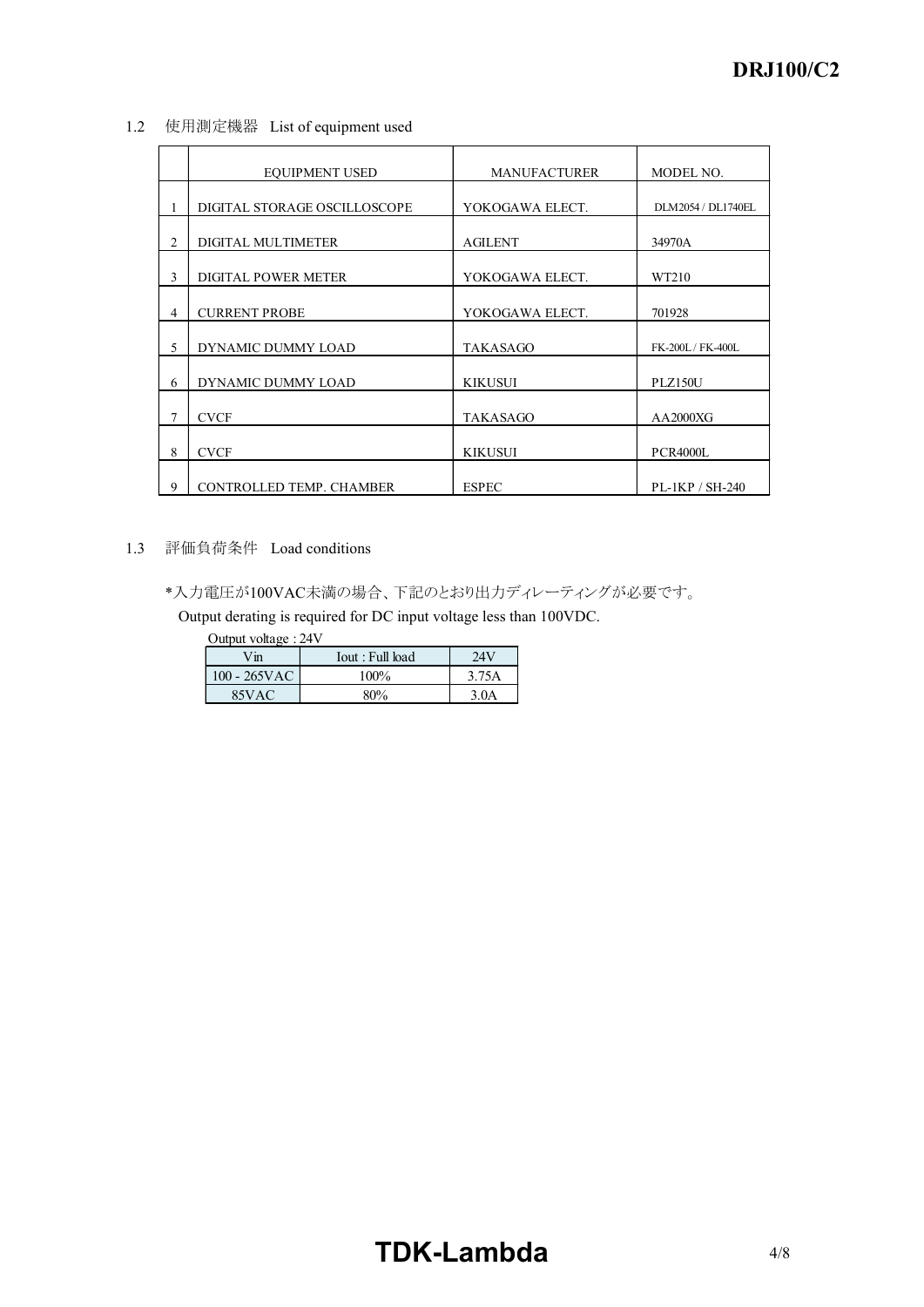### **2. Characteristics**

- 2.1 静特性 Steady state data
	- (1) 入力・負荷・温度変動/出力起動・遮断電圧

Regulation - line and load, Temperature drift / Start up voltage and Drop out voltage

#### 24V

| 1. Regulation - line and load<br>Condition<br>$Ta$ : |           |         |         |         |      | $25^\circ \text{C}$ |  |
|------------------------------------------------------|-----------|---------|---------|---------|------|---------------------|--|
| $Iout \setminus Vin$                                 | 90VAC     | 100VAC  | 230VAC  | 265VAC  |      | line regulation     |  |
| $0\%$                                                | 24.072V   | 24.070V | 24.072V | 24.072V | 2mV  | 0.008%              |  |
| 50%                                                  | 24.024V   | 24.028V | 24.025V | 24.025V | 4mV  | 0.017%              |  |
| Full load                                            | 23.992V   | 23.986V | 23.979V | 23.979V | 13mV | 0.054%              |  |
| load                                                 | 80mV      | 84mV    | 93mV    | 93mV    |      |                     |  |
| regulation                                           | $0.333\%$ | 0.350%  | 0.388%  | 0.388%  |      |                     |  |

2. Temperature drift Conditions Vin : 100 VAC

Iout : 100 %

Iout : 100 %

|     | $n^{0}C$<br>$\overline{\phantom{0}}$ | $-00$<br>〜 | $\sim$ |        | <br>stability |
|-----|--------------------------------------|------------|--------|--------|---------------|
| out |                                      | ت          |        | $\sim$ | $\mathbf{0}$  |

3. Start up voltage and Drop out voltage Conditions Ta :  $25^{\circ}$ C

| Start up voltage (Vin) | 77V A C |
|------------------------|---------|
| Drop out voltage (Vin) | 66VAC   |

#### (2) リップルノイズ電圧対入力電圧

Ripple noise voltage vs. Input voltage







**TDK-Lambda** 5/8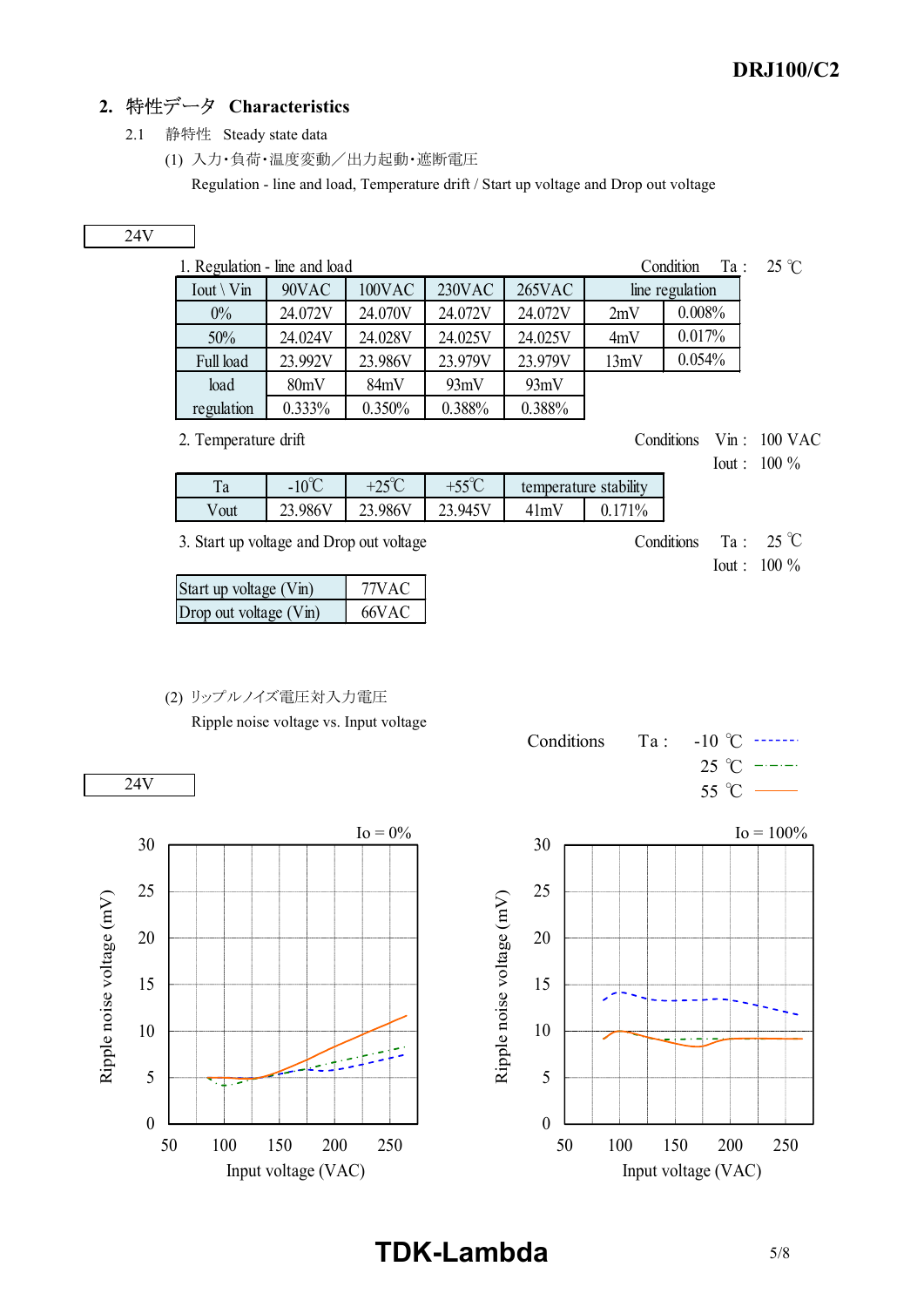#### (3) 効率・力率対出力電流

Efficiency and Power factor vs. Output current





(4) 入力電力対出力電流 Input power vs. Output current

|  | Conditions Vin : $85 \text{ VAC}$ ------ |
|--|------------------------------------------|
|  | $100 \text{ VAC}$ - - -                  |
|  | $200$ VAC $\longrightarrow$              |
|  | $265 \text{ VAC}$ ----                   |
|  | $Ta: 25\degree C$                        |

24V

| Vin    | Input power<br>$I$ out : $0\%$ |
|--------|--------------------------------|
| 85VAC  | 0.66W                          |
| 100VAC | 0.67W                          |
| 230VAC | 0.75W                          |
| 265VAC | 0.86W                          |



# **TDK-Lambda** 6/8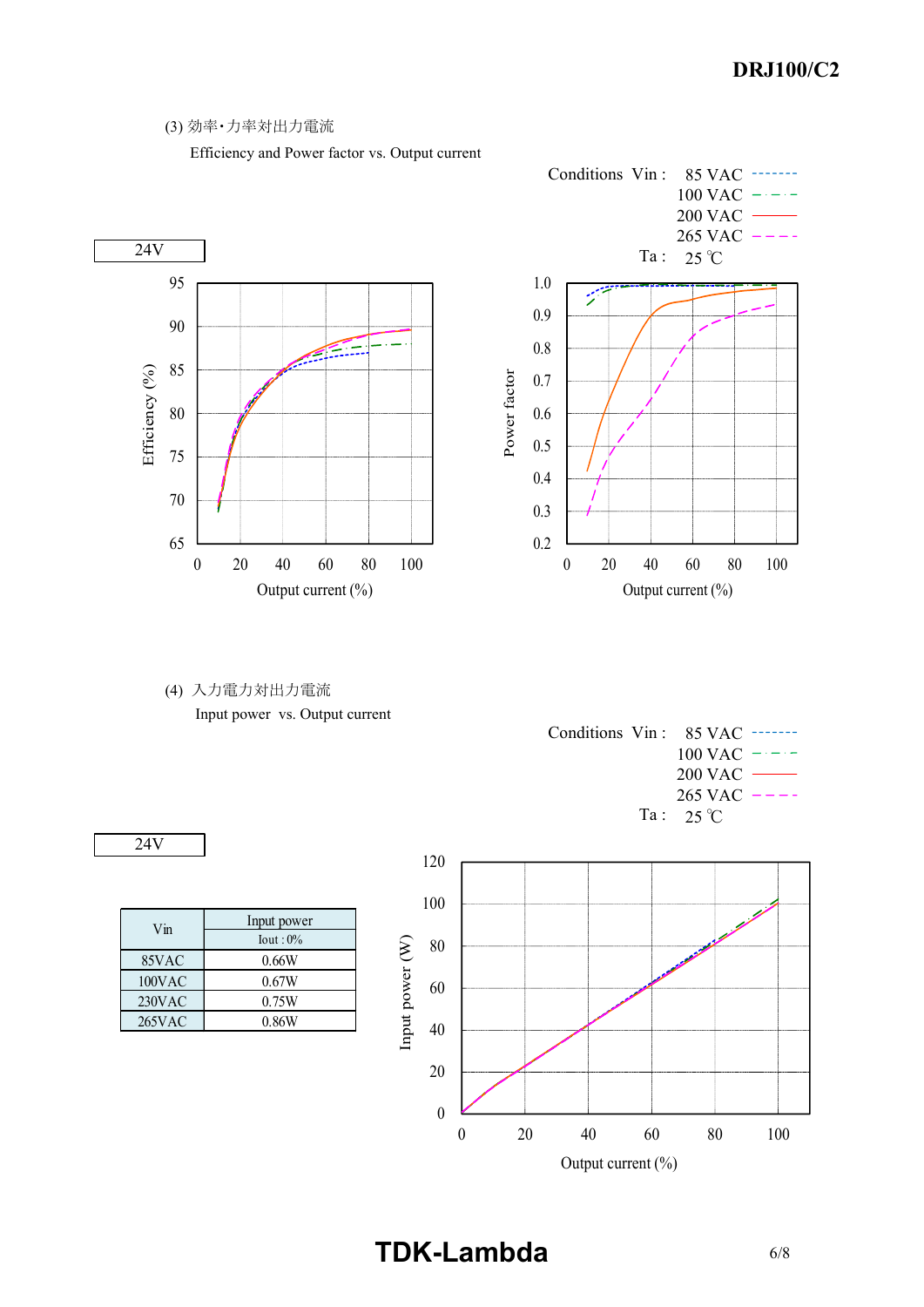(5) 入力電流対出力電流

Input current vs. Output current

$$
24V
$$

| Vin    | Input current   |
|--------|-----------------|
|        | $I$ out : $0\%$ |
| 85VAC  | 0.021A          |
| 100VAC | 0.034A          |
| 230VAC | 0.051A          |
| 265VAC | 0.066A          |



2.2 出力保持時間特性

Hold up time characteristics



Conditions Vin: 100 VAC 230 VAC Ta :  $25^{\circ}$ C

# **TDK-Lambda** 7/8